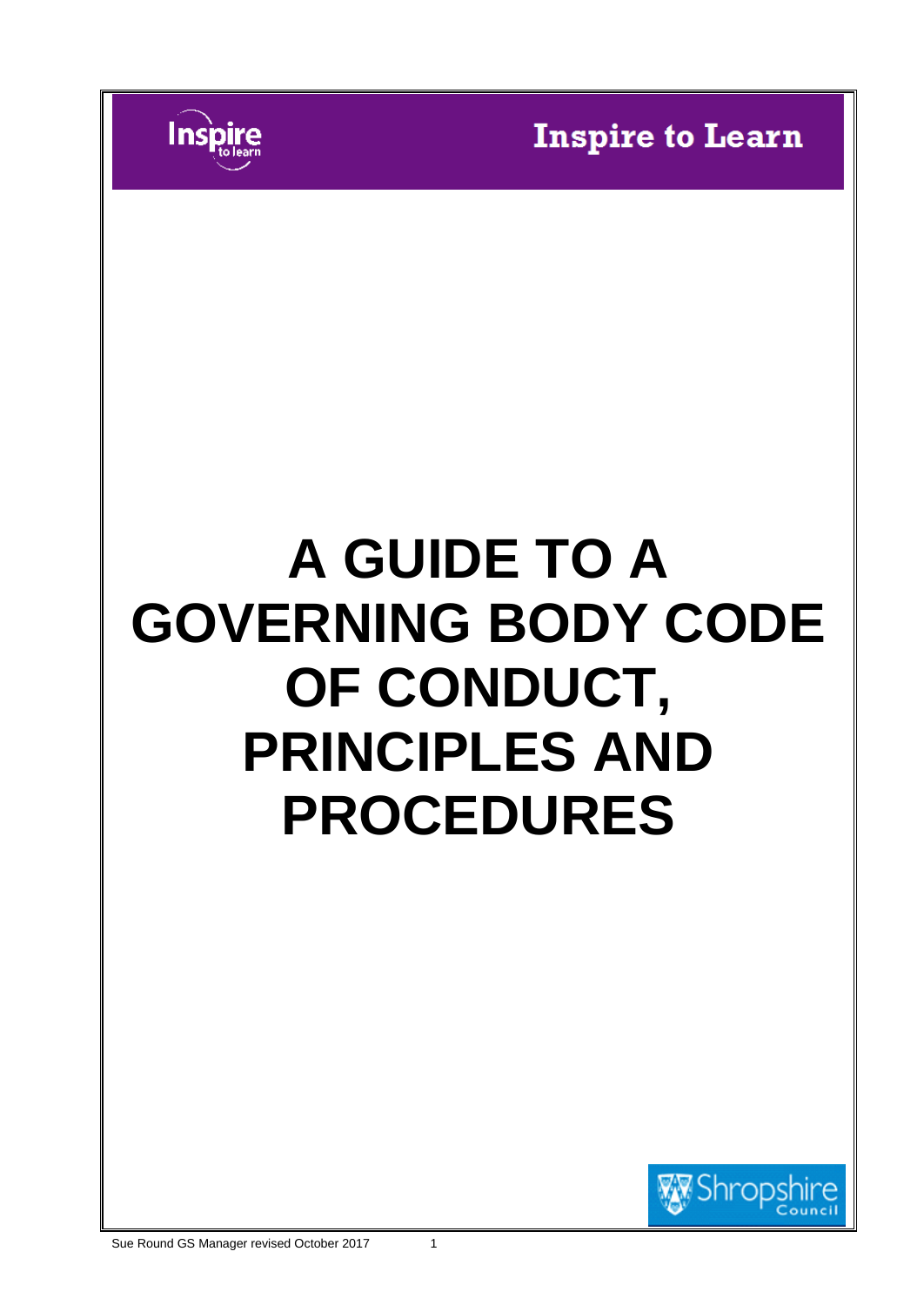## **Introduction**

This booklet offers guidance for governing bodies and headteachers, and ways in which they can work together more effectively. Although every governing body operates differently **all** governing bodies rely on the contributions of individual governors. As individuals your thoughts and opinions are important in helping the governing body to make decisions about the interest of the school, however, it is helpful to have a common understanding of how business should be conducted and of specific principles and procedures.

Governing bodies may find it useful to discuss the issues raised here. Many may feel they have already set up suitable procedures, but what follows may still be useful as a way of regulating procedures and practices. The booklet may also help newly appointed governors as they are introduced to the work of the governing body.

The DfE has an expectation that all governors abide by a code of conduct under the **The Constitution of Governing Bodies of Maintained Schools: Publication of Governor's Details and the Register of Interests**

*27. Governing bodies should make it clear in their code of conduct that this information will be published on their governors and any associate members. Any governor failing to provide information to enable the governing body to fulfil their responsibilities may be in breach of the code of conduct and as a result be bringing the governing body into disrepute. In such cases the governing body should consider suspending the governor.*

I hope you find the information of use to you in your work.

S. Round

Sue Round Governor Services Manager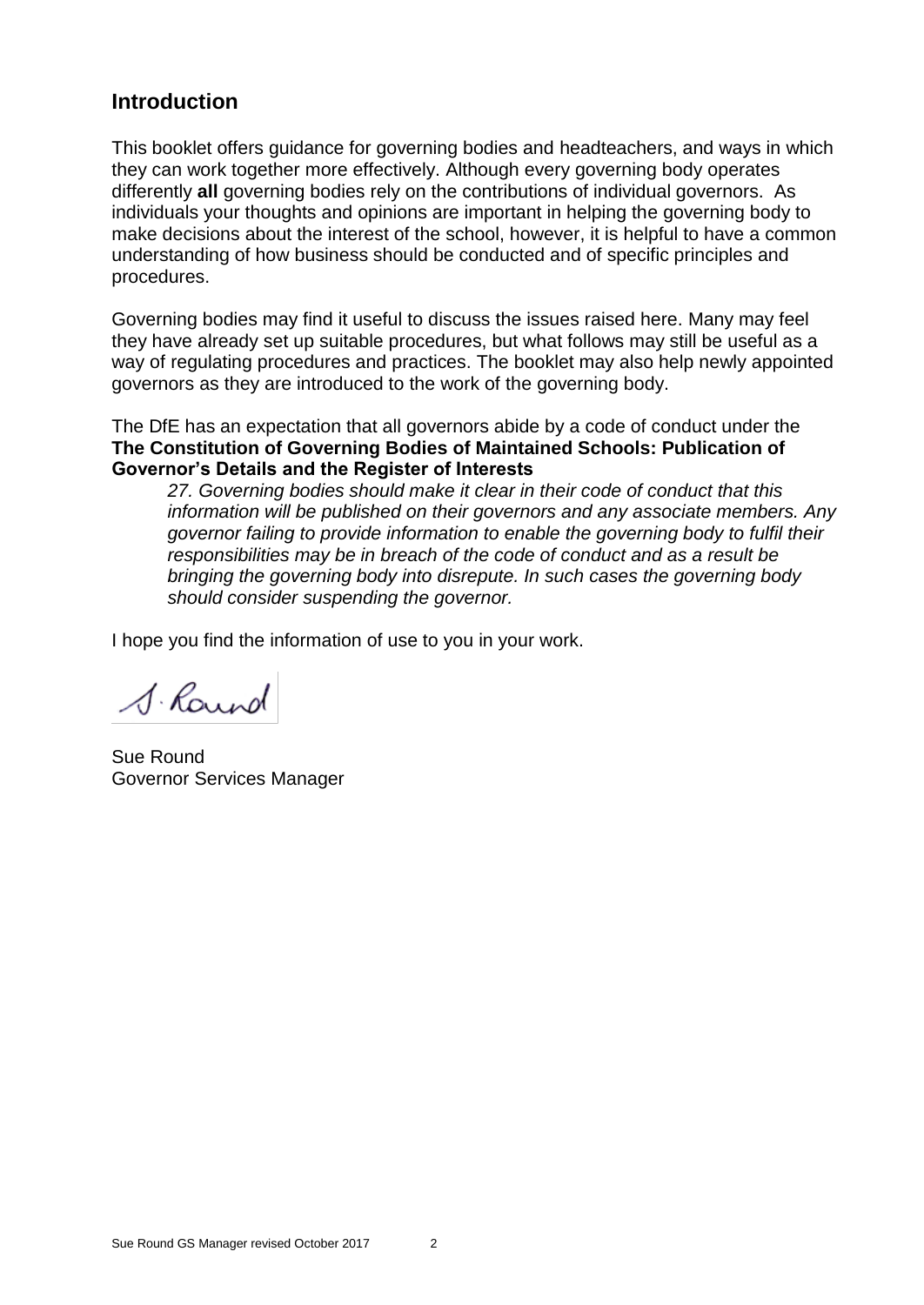# *CONTENTS*

#### *PAGE NO*

| <b>OUR COMMITMENT</b>                                                                             | 4  |
|---------------------------------------------------------------------------------------------------|----|
| <b>OUR CONDUCT</b>                                                                                | 4  |
| <b>RELATIONSHIPS WITH THE HEADTEACHER</b>                                                         | 5  |
| COLLECTIVE RESPONSIBILITY AND CONDUCT AT MEETINGS                                                 | 6  |
| <b>HANDLING COMPLAINTS</b>                                                                        | 8  |
| <b>CONFIDENTIALITY</b>                                                                            | 9  |
| <b>DATA HANDLING AND INFORMATION SECURITY</b>                                                     | 9  |
| <b>SOCIAL NETWORKING SITES</b>                                                                    | 10 |
| <b>APPENDIX 1 – DEVELOPING A CODE OF CONDUCT FOR</b><br><b>GOVERNORS' SCHOOL VISITS</b>           | 11 |
| <b>APPENDIX 2 - STANDARDS IN PUBLIC LIFE</b>                                                      | 12 |
| <b>APPENDIX 3 – DIVISIONS OF RESPONSIBILITY BETWEEN</b><br>THE GOVERNING BODY AND THE HEADTEACHER | 13 |
| <b>APPENDIX 4 - HANDLING COMPLAINTS</b>                                                           | 14 |
| <b>APPENDIX 5 - CONFIDENTIALITY</b>                                                               | 15 |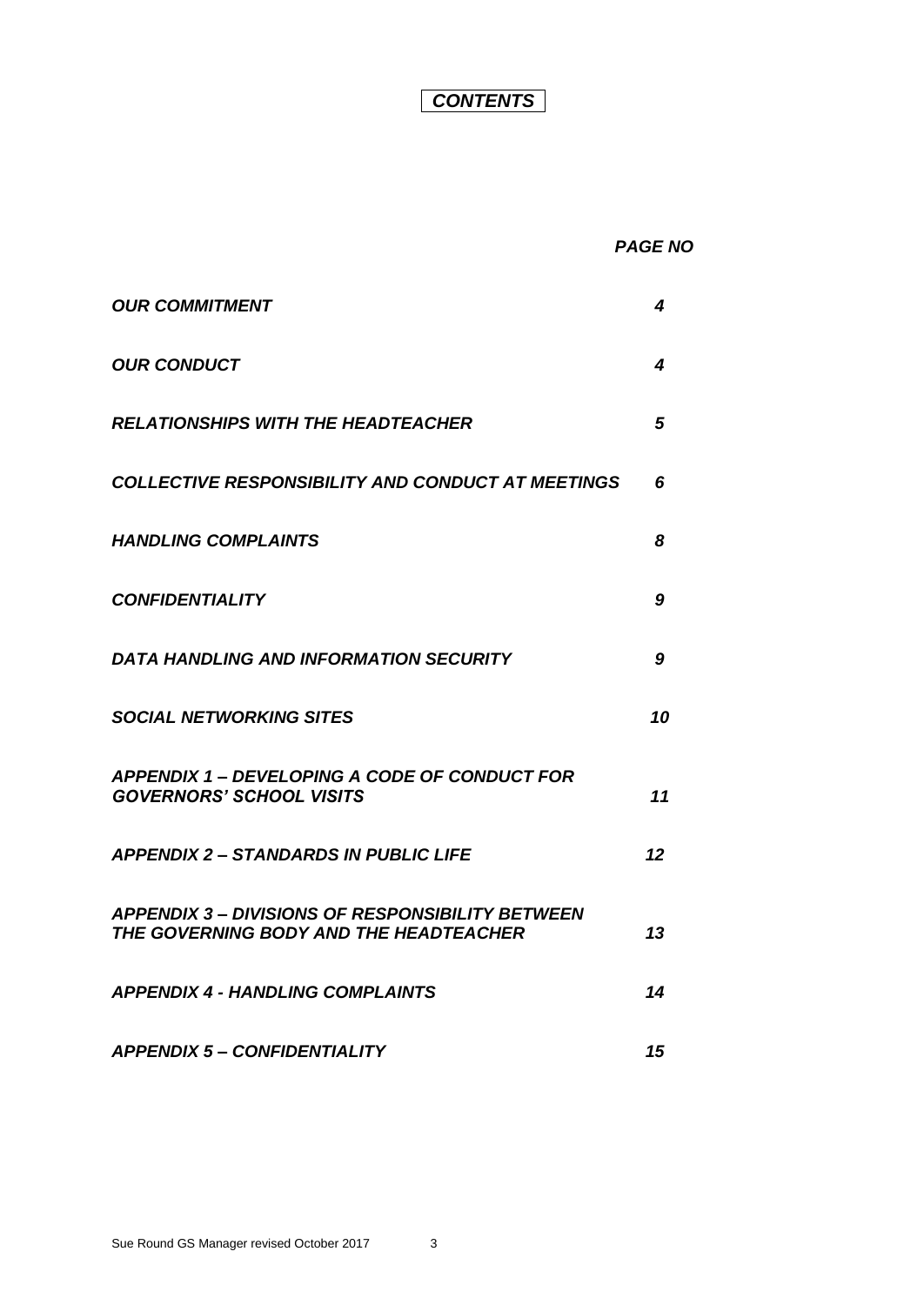## **OUR COMMITMENT**

- 1. We acknowledge that accepting office as a governor involves the commitment of significant amounts of time and energy.
- 2. We will each involve ourselves actively in the work of the governing body, attend regularly, and accept our fair share of responsibilities, including service on committees or working groups.
- 3. We will get to know the school well and respond to opportunities to involve ourselves in school activities. **(Appendix 1** - Developing a Code of Conduct for Governors' School Visits, gives an outline of issues to consider when governors make a planned visit to school).
- 4. We will consider seriously our individual and collective needs for training and development.

## **OUR CONDUCT**

- 1. The governing body, students, parents/carers, headteacher and staff make up the school. We as governors are one important element in the partnership.
- 2. As a governing body we are committed to raising the educational standards of our school by working together in partnership with the staff and the Local Authority (LA).
- 3. We recognise that we are accountable to the wider community. We are elected or appointed by different groups - including parents, teachers, the LA and others within the local community. Although we are not delegates, the governing body reflects the community it serves and we undertake to take proper account of its views.
- 4. We will act at all times in accordance with the law and the policy decisions that we have taken.
- 5. We will only act in our capacity as a governor when carrying out duties approved by the governing body.
- 6. As a governing body we will nominate a Shropshire School Governors' Council (SSGC) liaison governor.
- 7. As governors we will not seek to use our position to gain an unfair advantage, financially or otherwise, for any other person or ourselves.
- 8. We will each complete and keep up to date a Register of Business Interests form, kept at the school, which allows for the annual declaration of business interests.
- 9. We understand that our chair or vice-chair must resign (as chair or vice-chair) if they become employed (ie paid) to work at the school.
- 10. Regardless of our personal views, we will act at all times fairly, without prejudice, and in accordance with the principles laid down by the Committee on Standards in Public Life (**see Appendix 2).**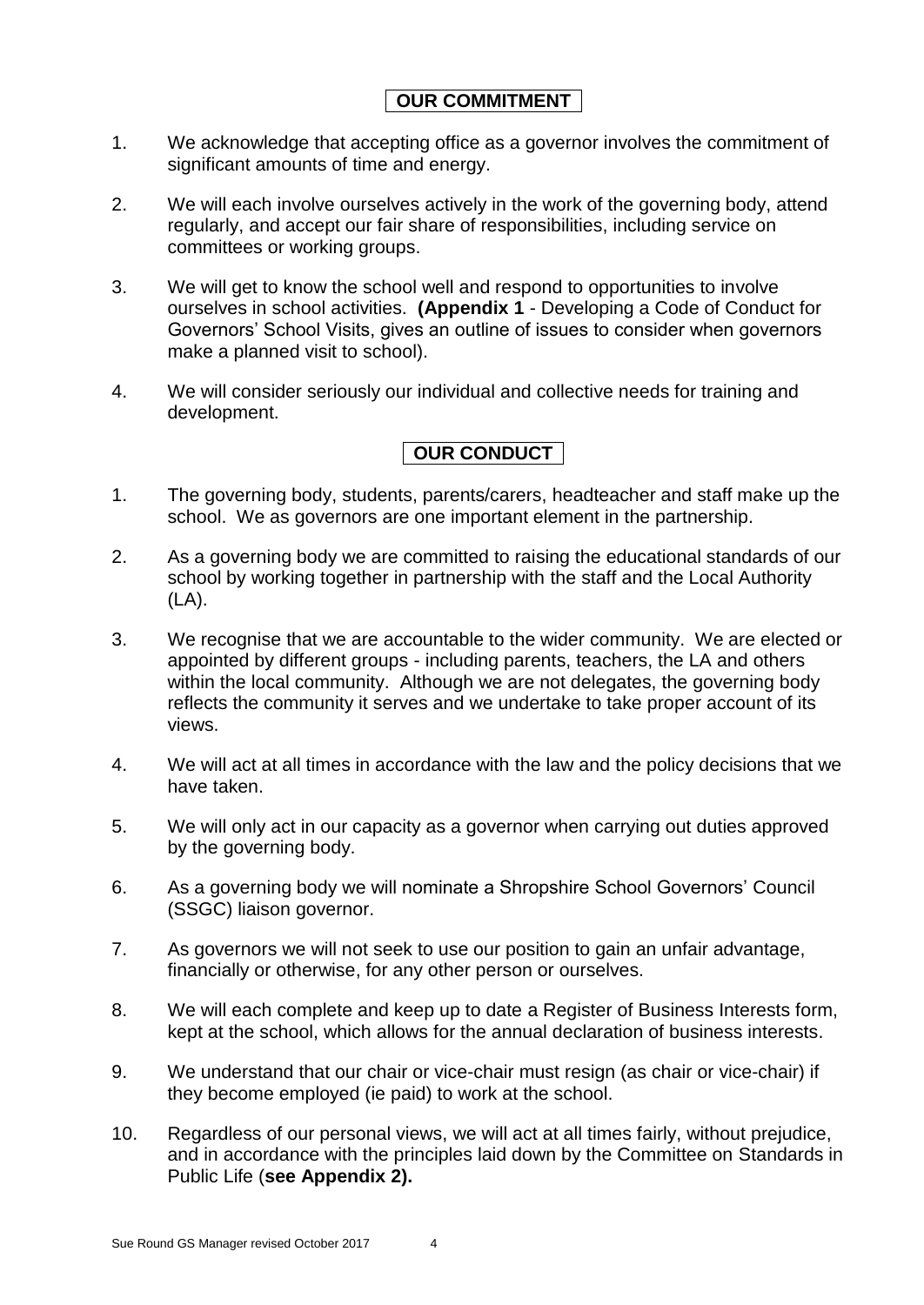### **RELATIONSHIPS WITH THE HEADTEACHER**

- 1. We have the responsibility for determining, monitoring and keeping under review the aims, broad policies, plans and procedures within which the school operates and we will do this by working closely with the headteacher.
- 2. We recognise that the headteacher has his/her own statutory responsibilities which are set out in his/her conditions of service and that he/she is responsible for the implementation of the policies we agree, for the day to day management of the school and the implementation of the curriculum. **Appendix 3** gives illustrations of the divisions of responsibility which have been found to work in practice.
- 3. We have a right to clearly presented information which enables us to see that the school is running effectively and efficiently and to ensure that it fulfils its legal responsibilities. The headteacher's accountability to the governing body is exercised by the provision of a report of information, and bringing to the governing body appropriate proposals for consideration and decision.
- 4. The governing body and headteacher will treat each other with mutual respect.
- 5. We expect our chair and/or vice-chair and the headteacher to maintain regular contact to discuss the conduct of the school and to agree the agendas for our meetings.
- 6. We expect the headteacher to apply to the chair for leave of absence if this is sought for personal reasons under teachers' local conditions of employment. Such leave will be granted, subject to the demands of the service. The headteacher need not seek leave to be absent from the school premises for duties relating to his/her responsibilities (eg attendance at residential courses, accompanying pupils on a residential visit). In other cases where the headteacher wishes to apply for discretionary leave, the chair may agree this on a paid or unpaid basis.

NB: Teaching staff apply to the Personnel Committee for discretionary leave of absence outside those provided for in the Personnel Handbook, where the responsibility has not been delegated to the headteacher.

- 7. If we have any concerns about members of staff, we will raise them confidentially with the headteacher. If we have concerns about the headteacher we will raise them confidentially with the chair who will seek advice and assistance from the Corporate Director. We will not raise such concerns at governing body meetings.
- 8. We expect our chair and headteacher to be open and frank with one another about their expectations of their working relationship.
- 9. If our chair or headteacher considers that their working relationship is breaking down and the differences causing this cannot be resolved between them, either of them should refer the matter to the Corporate Director for assistance and resolution.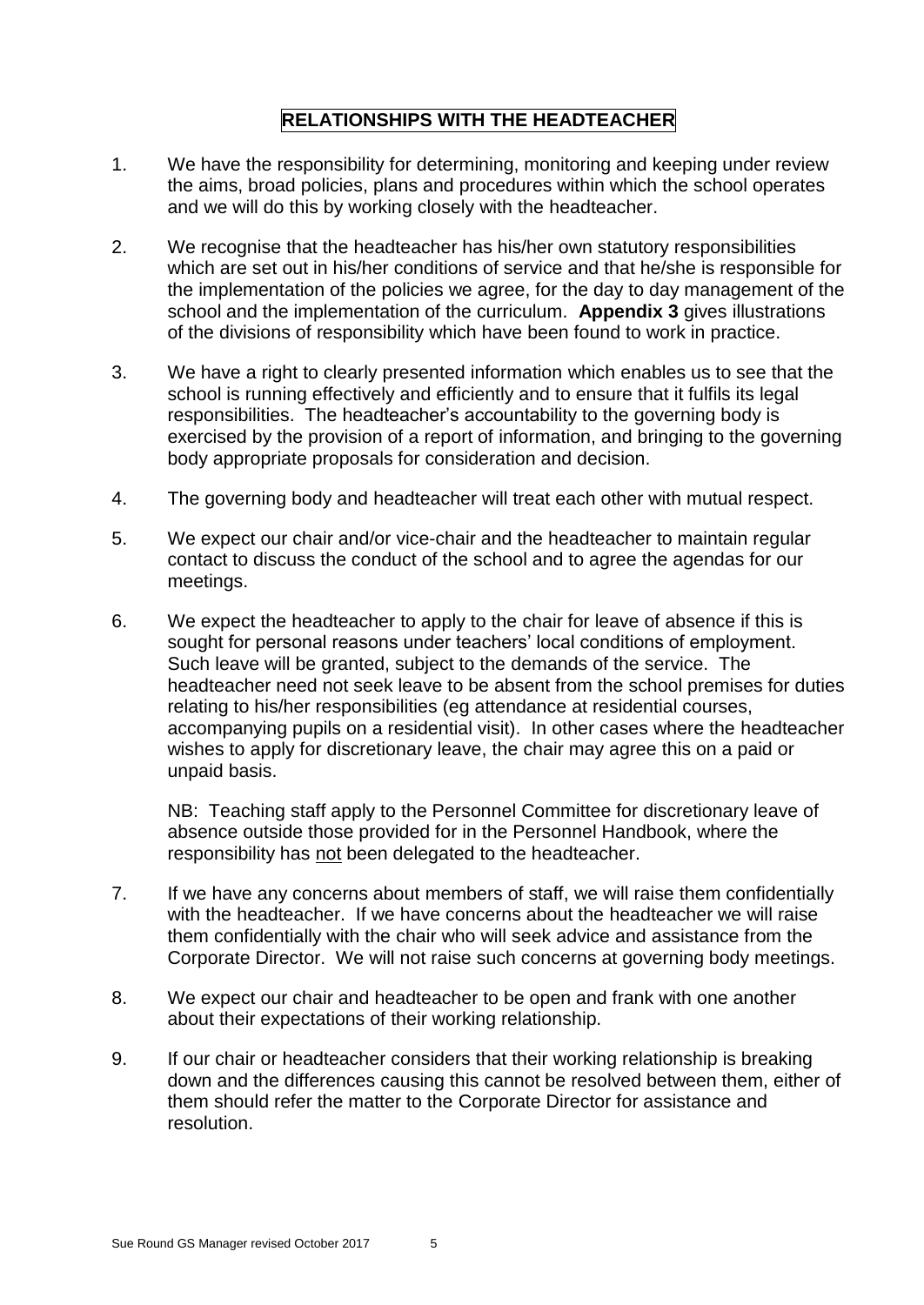## **COLLECTIVE RESPONSIBILITY AND CONDUCT AT MEETINGS**

- 1. We recognise that we only have the power to act as a whole governing body; therefore individual governors have no power to act without the authority of the governing body. However, we also recognise that, in certain circumstances, the chair (or the vice-chair in the chair's absence) has the power to take urgent action (as defined in the School Governance (Roles, Procedures and Allowances) (England) Regulations 2013). He/she will report such actions to our next meeting of the governing body.
- 2. We recognise that our effectiveness and efficiency are assessed as part of the Ofsted inspection which is subject to wider public scrutiny.
- 3. We recognise that our strength as a governing body lies in the qualities and aptitudes of our members, and in our ability to work together as a team. Each governor has an equal status and the right to participate, to state his or her view while respecting the views of others.
- 4. We can only participate in making decisions by attending meetings. We commit ourselves to attending meetings regularly. If we cannot attend we will send notification in advance with a reason for our absence.
- 5. We accept collective responsibility for making new governors feel welcome at their first meeting. We will ensure that we introduce ourselves and arrange for an experienced governor to support new members.
- 6. We will declare an interest in any item on the agenda as required by Regulation 16 and the Schedule to the School Governance (Roles, Procedures and Allowances) (England) Regulations 2013 and leave the meeting room while the matter is being discussed.
- 7. At our autumn term meeting, the election of chair will be presided over by the clerk and the election will be determined by a vote.
- 8. We understand that governing body meetings are not public meetings. Nongovernors may be present by invitation of the governing body or chair (subject to ratification by the governing body). The minutes of our meetings record the key issues discussed, our decisions and an indication of the actions to be taken. Our minutes are a public document and part of our accountability.
- 9. We will co-operatively aim to reach decisions by consensus. Where there is disagreement we may vote on an issue to reach a decision.
- 10. Once the governing body makes a decision, we all undertake to stand by it when discussing the school with any other body or interest.
- 11. We will not raise issues at governing body meetings relating to individual pupils or person complaints against individual members of staff, including the headteacher.
- 12. We recognise that any issue relating to the conduct or employment of a member of staff is confidential.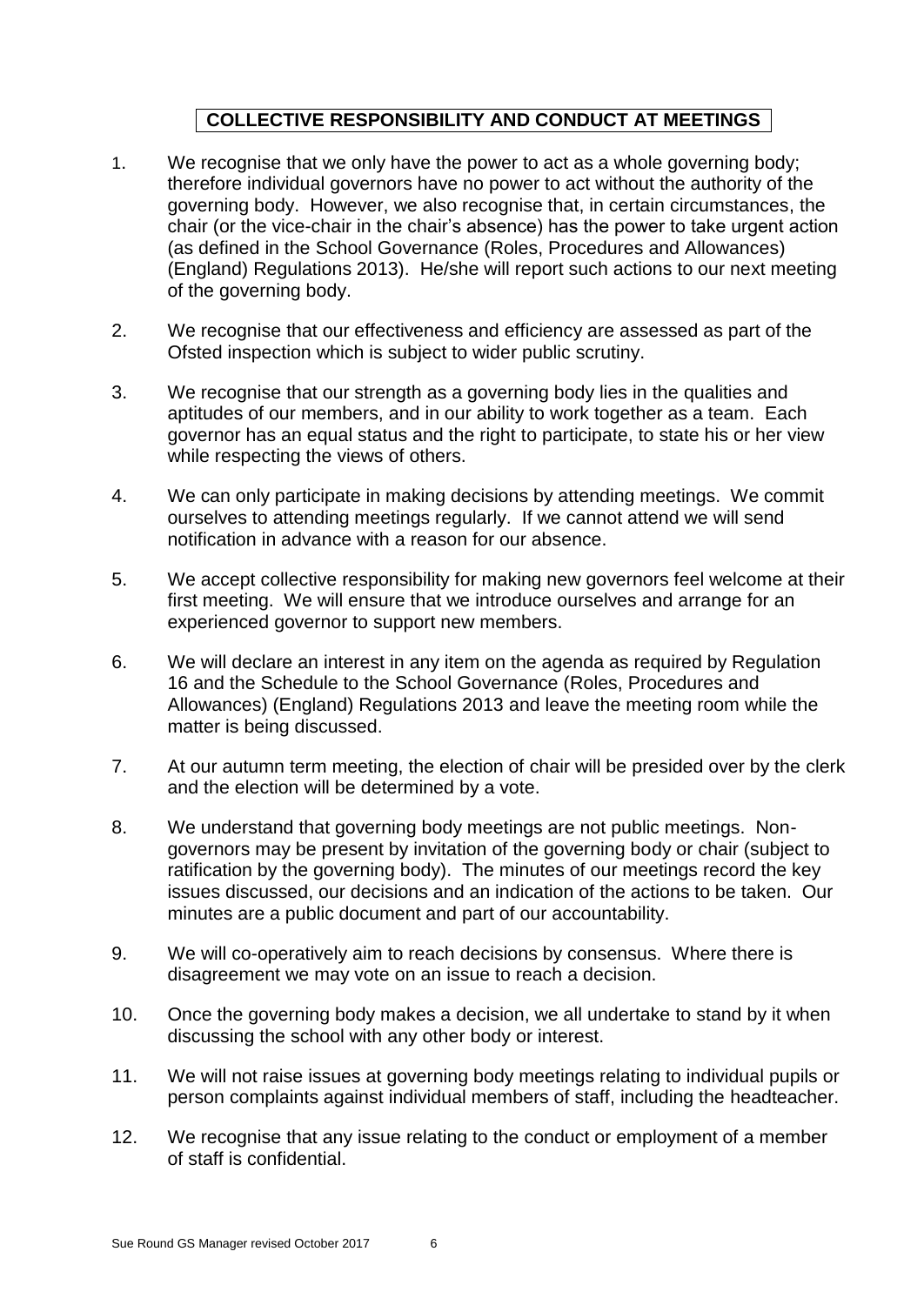13. We will only raise issues of 'any other business' if they are urgent and have been cleared by the chair, after consultation with the headteacher, before the start of the meeting.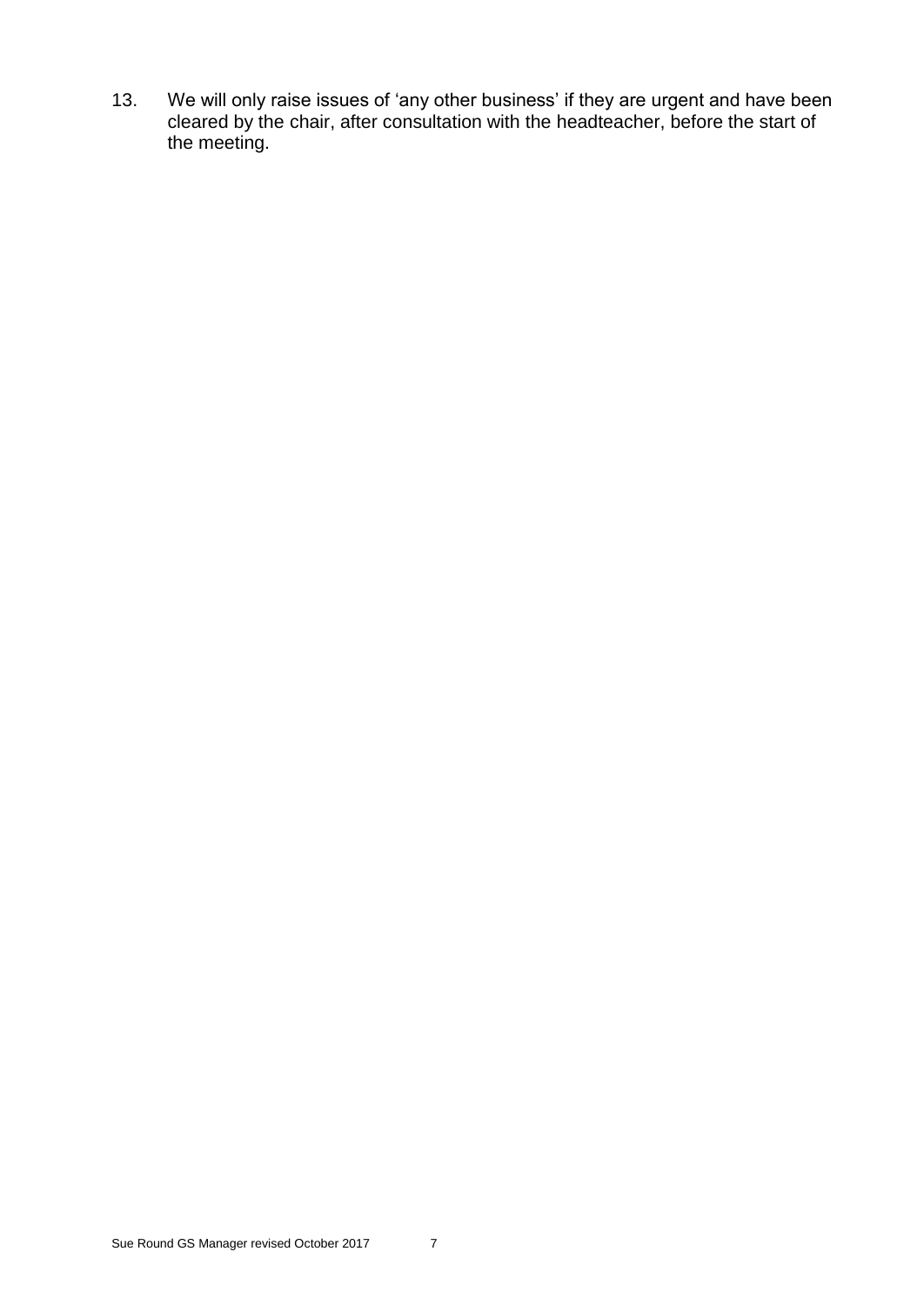## **HANDLING COMPLAINTS**

- 1. We recognise that people who come into contact with the school have the right to make a complaint.
- 2. We will always observe the legal requirements for dealing with complaints regarding admissions or exclusion procedures, Special Educational Needs (SEN), the curriculum and religious worship.
- 3. We will **always follow our published complaints procedure** established by the governing body in responding to general criticisms or complaints relating to the school. **(See Appendix 4).**
- 4. We will not discuss the substance of the complaint with either the person who wishes to make it or at a governing body meeting, particularly if it relates to a member of staff or a pupil.
- 5. Depending on the issue, **the person raising a concern will be advised to first raise it** following agreed procedures. For example if the complaint is about X the person first speaks to Y.

| the issue - X          | first speak to - Y                                  |
|------------------------|-----------------------------------------------------|
| Curriculum/class issue | Class teacher (primary) / Head of year (secondary)  |
| Pupil behaviour        | Class teacher (primary) / Head of year (secondary)  |
| Member of staff        | Headteacher                                         |
| Admissions             | Headteacher or Local Authority (LA). In a Voluntary |
|                        | Aided school, the Chair of governors                |
| Headteacher            | Chair of governors                                  |
| A governor             | The governor concerned/chair of governors           |
| The governing body     | The Chair of Governors                              |
| Local Authority (LA)   | Relevant Local Authority (LA) officer               |
|                        |                                                     |

- 6. We recognise that the outcome of a complaint should only be discussed at a governing body meeting if the finding leads to a recommendation that affects our responsibilities.
- 7. We recognise that in our role as parents, staff or members of the wider community we may wish to raise complaints. We will deal with this in a personal capacity and not as a governor.
- 8. If the Complaints Committee of the governing body hears a complaint, its membership should be a balanced one reflecting a cross section of governors.
- 9. In reaching its decision on a complaint, the Complaints Committee should take account of any advice they receive from the headteacher, all legitimate interests with the school and the relevant school policy, before reaching their decision. The headteacher and the complainant should be invited to attend the meeting to present their views, concerns and actions.
- 10. The Education and Inspection Act 2006 gives OfSTED the power to investigate complaints from parents and carers about their child's school. Parents have to first demonstrate they have gone through the appropriate complaints procedure at a local level before approaching OfSTED.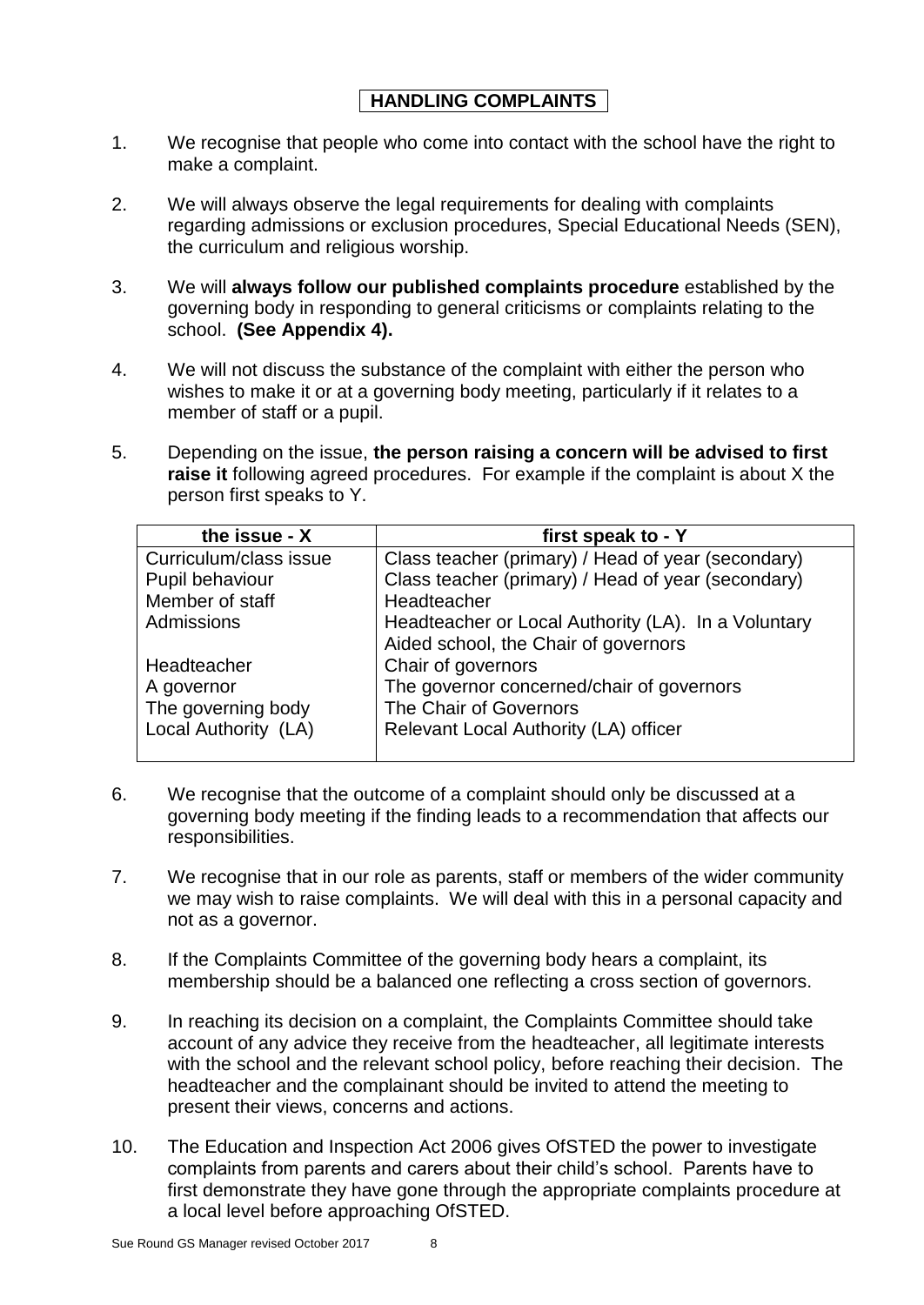## **CONFIDENTIALITY**

- 1. Where the governing body has determined that an item is confidential we undertake to support the confidentiality of governing body discussions and decisions. We will only determine that an item is confidential if there is good reason for it. This will include items about matters listed in **Appendix 5.**
- 2. Non-governors will be asked to leave if confidential matters are discussed, unless requested to take part in discussion.
- 3. The way that each governor votes, and opinions linked to an individual governor or information regarding a named individual will always be regarded as confidential, unless there is a recorded vote (*a 'recorded vote' is where each governor declares how they wish to vote and this information is recorded in the minutes by the clerk).*
- 4. Unless we decide they should be confidential, all minutes and reports to the governing body, or its committees, are public papers after the next meeting of the committee or full governing body has considered and signed them and will be available at the school to anyone wishing to inspect them.
- 5. We will exercise the greatest prudence if a discussion of a potentially contentious issue affecting the school arises outside the governing body.

## **DATA AND INFORMATION HANDLING**

- 1. The governing body ultimately has corporate responsibility for ensuring that the school complies with the legislative requirements relating to the use of information and ICT security. To ensure that the school fulfils these requirements, the governing body has adopted a policy which provides information, advice and guidance (the School's Information and ICT Security Policy).
- 2. However governors as individuals also have a personal responsibility to ensure that sensitive information relating to staff and pupils remains confidential. Ways of ensuring this happens include:
	- do not take sensitive documents home with you from meetings. Leave them at school to be destroyed;
	- do not leave paperwork in your car to either be stolen or even read through the window;
	- do not discuss sensitive matters, either on the telephone or face to face, in places where you could be overheard;
	- do not pass information on to a third party, no matter how much you trust them.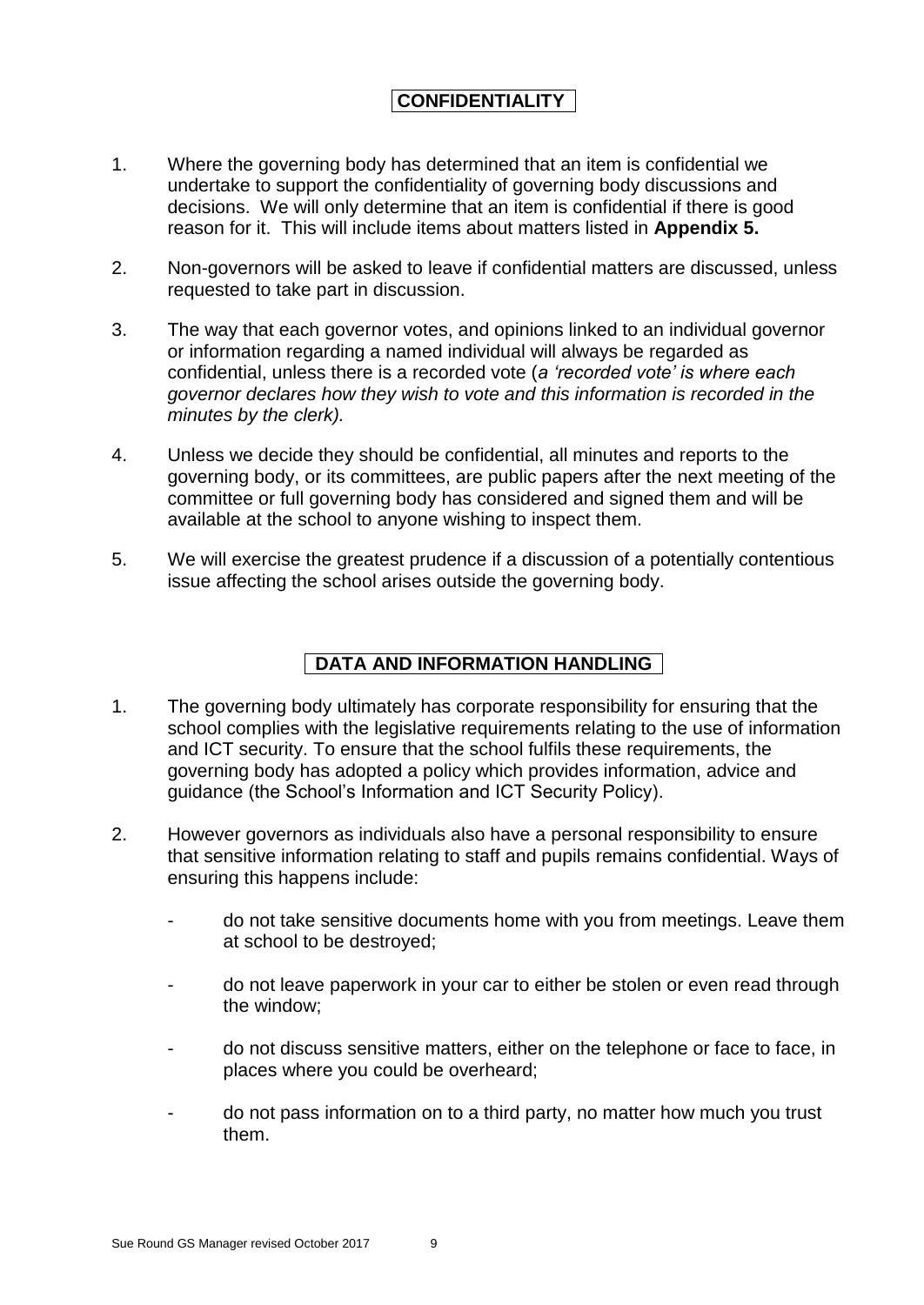## **SOCIAL NETWORKING SITES**

The way people communicate is changing, with the increasing use of the internet and electronic communication being a norm. Easy to use tools such as social networking sites like Facebook, Twitter, MSN to name a few, make it a simple task to have conversations online and for people to share information, experiences and knowledge. Whilst this can be an incredible opportunity for governors to communicate and collaborate more effectively, it is one that comes with risks and governors must be aware of the implications of participating online. The following should be borne in mind to ensure that risks are limited:

- the ease of publishing online means that it could be very easy to write something inadvertently that brings the school into disrepute;
- although a governor might be acting as an individual, the fact that he/she is known to be a governor could mean that his/her actions might be criticized. Remember that **you are an ambassador for your school** and wherever possible, disclose your position as a governor of your school. However you may not communicate as an 'accredited' representative unless you are authorised to do so;
- remember that an online discussion between some but not all members of the governing body undermines the collective knowledge and joint responsibility which could lead to a two-tier governing body i.e. those participating online and those not;
- hever give out personal details such as home addresses or phone numbers;
- remember that participation online results in your comments being permanently available and open to being republished in other media. Stay within the legal framework and be aware that libel, defamation, copyright and data protection laws apply;
- you may wish to spend some time searching the web for mentions of your school. You might find that a local blogger has been writing about you or perhaps parents have started a Facebook group. Bookmark anything you find, or subscribe to automatic updates. If people are expressing concerns or are misinformed, bring this to the attention of the headteacher or the chair of governors who may wish to leave a response to clarify the issue.

The guiding principles for online participation really are no different to communicating in any other medium and the seven principles of public life are a very good starting point. **See Appendix 2** for further details.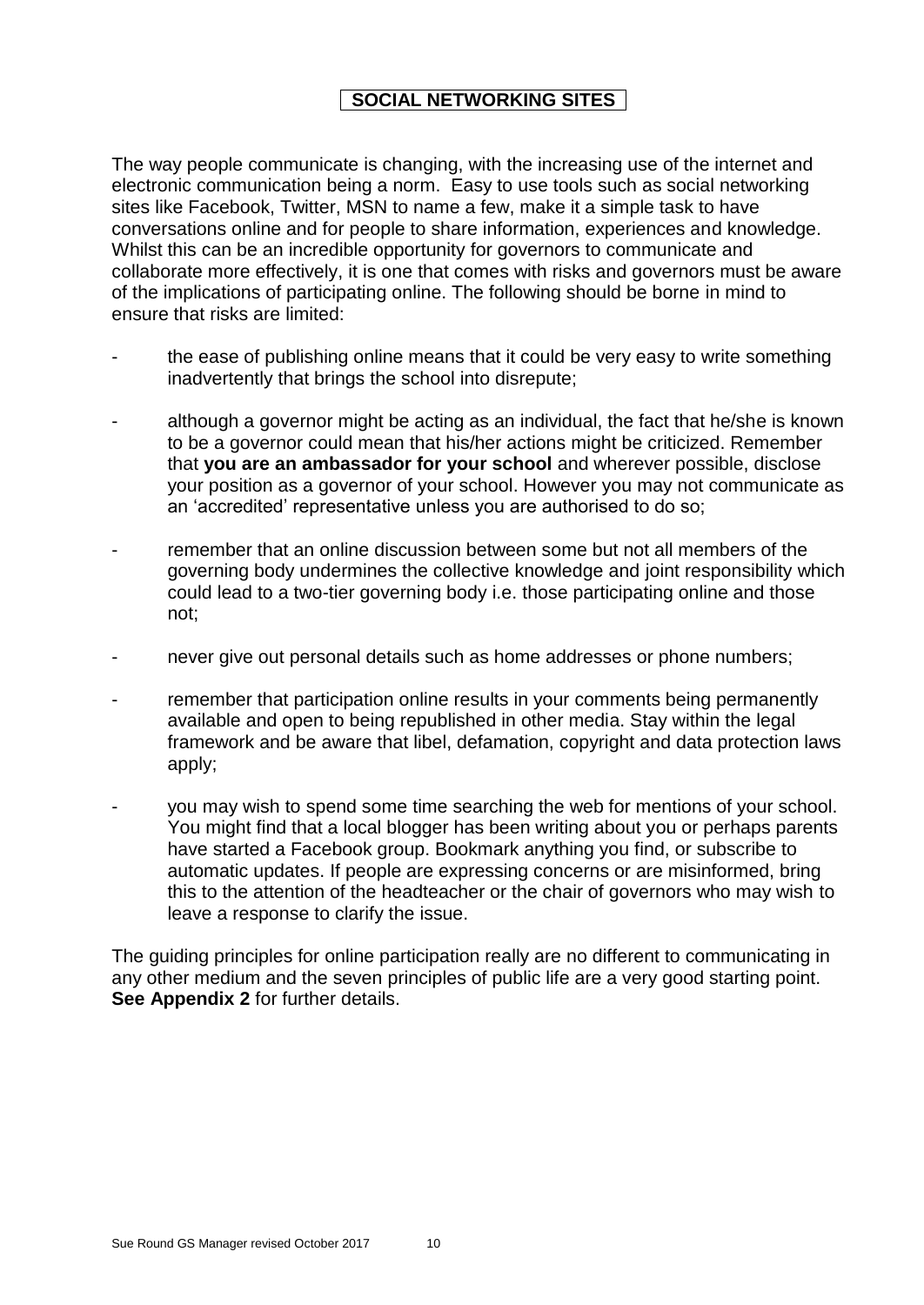# **Developing a Code of Conduct for Governors' School Visits**

It is not always easy for governors to set aside time to visit school but visits can be very productive when they are well structured and complement the school development planning and monitoring process. We must recognise that visits can be stressful for both staff and governors unless everyone understands what is expected of them. Building trusting relationships are key to ensuring that visits are a valuable experience for all concerned. The development of an agreed code of conduct for governor visits can help foster good governor/staff relationships and encourage governors to get first hand knowledge of their schools, and to monitor and evaluate the school's progress on the school development plan in other ways than at meetings. Here are some suggestions to help governing bodies develop an agreed framework:

- 1. A programme of governor visits could be drawn up in consultation with the headteacher and staff.
- 2. A visit should have a clear purpose, e.g. to observe a new development, talking with the literacy co-ordinator about improvements being made in school, to see the use of the new IT suite in action. The date and time should be agreed with the named member of staff concerned. Without careful planning school visits achieve little.
- 3. Governors should be given sufficient background information so they can make the visit a successful and positive experience.
- 4. Governors should register they are on the school site, as do all school visitors. A governor visit book would serve to monitor the pattern of visits that take place. Governors record the focus of the visit, the link to the school improvement plan, who they visited and a brief reflection on what was monitored and what took place. A suggested record is on the Shropshire Learning Gateway Governor Services website area
- 5. In the case of classroom visits, governors are not assessing teacher performance, They are not qualified to judge the quality of what they see, nor is that their role to do so, this should be clearly understood by governors and staff. Governors should make arrangements to meet with the class teacher before the visit, so they know what will be happening during the lesson and what kind of approach would be most appropriate.
- 6. Take advantage of informally talking to pupils and staff.
- 7. Always thank the class teacher after the visit pointing out what you appreciated about the class and lesson. Discuss the visit with the headteacher before leaving to help put your experience into context and to prepare to report back to the governing body.
- 8. Remember to maintain confidentiality at all times.

Report back to the governing body either verbally and in writing so that the monitoring is formally recorded in the minutes along the following lines:

- When the visit took place.
- The reason for the visit and link to school improvement.
- Observations relevant to the function and policies of the governing body.
- Any recommendations/issues.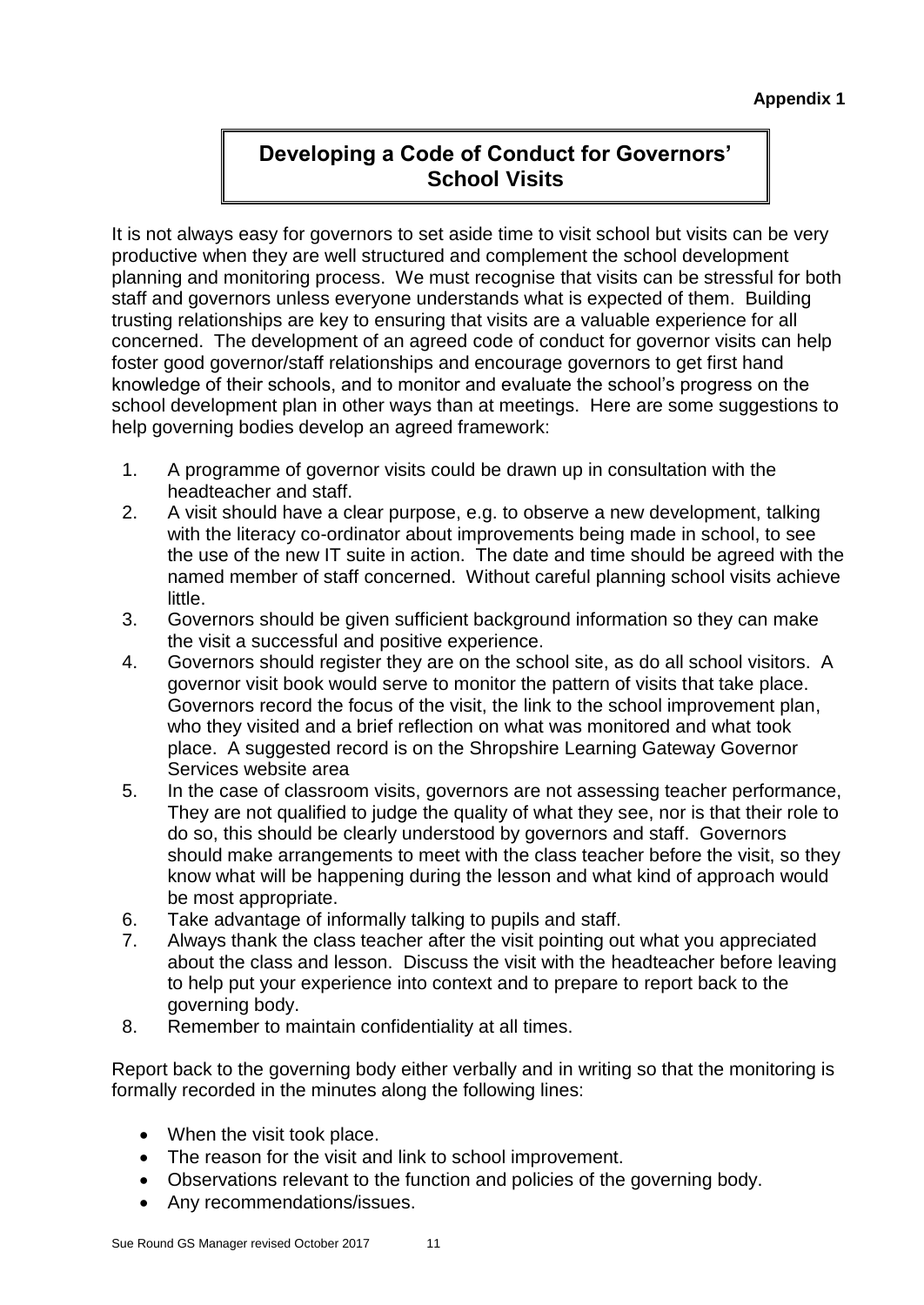## **Standards in Public Life**

#### **Selflessness**

We will take decisions solely in terms of the interest of the school and the community it serves. We will not seek to gain financially from our decisions, nor will we take decisions from which our friends or family financially benefit.

#### **Integrity**

As individuals we will not place ourselves under any financial or other obligation to outside individuals or organisations that might influence us in the performance of our official duties.

#### **Objectivity**

In carrying out our business, including making public appointments, awarding contracts, or recommending individuals for rewards and benefits, we will make our choices on merit.

#### **Accountability**

We will be accountable for our decisions and actions to the wider community served by the school and we will submit ourselves to a level of scrutiny appropriate to our office.

#### **Openness**

We will be as open as possible about all our decisions and actions. We will give reasons for our decisions and restrict information only when the wider public interest clearly demands it.

#### **Honesty**

We will declare any private interests relating to our public duties and take steps to resolve any conflicts arising in a way that protects the interests of the school.

#### **Leadership**

We will promote and support these principles through our leadership and example.

#### *Ref: 'Second Report of the Committee on Standards in Public Life', The Nolan Committee, 1996*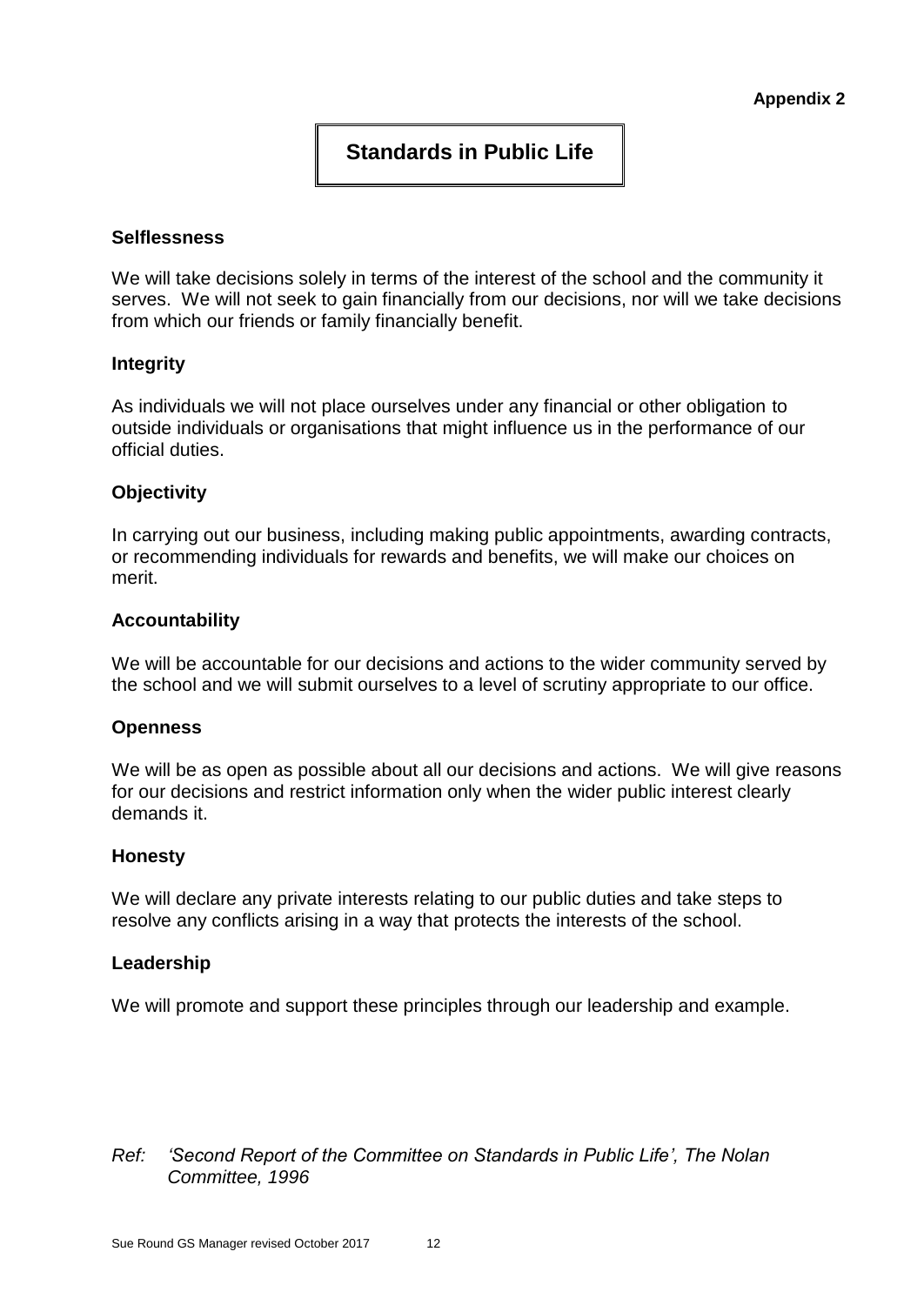## **CURRICULUM: an example of the division of response between the governing body and the Headteacher**

| The Headteacher:                                                                                                                     | The governing body:                                                                                                                                                               |
|--------------------------------------------------------------------------------------------------------------------------------------|-----------------------------------------------------------------------------------------------------------------------------------------------------------------------------------|
| draws up the school curriculum plan within the<br>overall statutory framework and the policy<br>framework set by the governing body; | determines a policy for delivering a broad balanced<br>curriculum within the statutory framework in<br>consultation with the headteacher, including a policy<br>on sex education; |
| ensures its implementation; and                                                                                                      | satisfies itself that requirements for the delivery and<br>assessment of the National Curriculum are being met<br>and that Religious Education provided; and                      |
| is responsible for day to day decisions on the<br>curriculum.                                                                        | ensures that appropriate monitoring arrangements are<br>in place and that outcomes are being evaluated<br>through reports from the headteacher.                                   |

# **STAFFING: an example of the division of responsibilities between the governing body and the headteacher**

| The Headteacher:                                                                                                                                                                                                                                                                   | The governing body:                                                                                                                                                       |
|------------------------------------------------------------------------------------------------------------------------------------------------------------------------------------------------------------------------------------------------------------------------------------|---------------------------------------------------------------------------------------------------------------------------------------------------------------------------|
| Makes proposals for a staffing structure;                                                                                                                                                                                                                                          | determines the staffing complement;                                                                                                                                       |
| selects staff within the limits of delegation<br>agreed by the governing body;                                                                                                                                                                                                     | determines the staffing complement;                                                                                                                                       |
| manages and leads the school staff;                                                                                                                                                                                                                                                | appoints headteacher and deputy as required by law<br>and participates in other staff appointments according<br>to its own procedures;                                    |
| handles discipline, grievance and first line<br>management in the first instance, within the<br>terms of statutory requirements, instrument and<br>any standing orders where they exist, and the<br>staff discipline and grievance procedure<br>established by the governing body; | draws up the procedures for the pay, conditions,<br>discipline, suspension and dismissal of staff in<br>accordance with the statutory requirements in the<br>instruments; |
| submits reports to the governing body or the<br>staffing committee, as required; and                                                                                                                                                                                               | sets the pay for headteachers and deputies and<br>adopts and implements a pay policy for all staff;                                                                       |
| manages, in the first instance, consultations with<br>staff and professional associations on behalf of<br>the governing body.                                                                                                                                                      |                                                                                                                                                                           |

## **FINANCE AND BUDGET: an example of the division of responsibilities between the governing body and the headteacher**

| The Headteacher:                                                                                                                                                                         | The governing body, in consideration of its<br>ultimate responsibility for the budget:                                                           |
|------------------------------------------------------------------------------------------------------------------------------------------------------------------------------------------|--------------------------------------------------------------------------------------------------------------------------------------------------|
| draws up the proposed budget options for:<br>- delegated funds;<br>- special purpose grants; and<br>- other anticipated income, for consideration<br>and approval by the governing body; | discusses and adopts the budget (with any<br>amendments which are agreed);                                                                       |
| incurs expenditure within delegated limits, once<br>the budget has been agreed; and                                                                                                      | agrees limits of delegation and the power to transfer<br>between budget headings (virement); and                                                 |
| submits regular monitoring reports of<br>expenditure against budget to the governing<br>body, or finance committee.                                                                      | monitors expenditure against budget and evaluates<br>outcomes:                                                                                   |
|                                                                                                                                                                                          | these functions, apart from approval of the budget,<br>may be delegated to a finance committee where one<br>exists to work with the headteacher. |

*Ref: Roles of Governing Bodies and Headteachers – DfEE 0168/2000*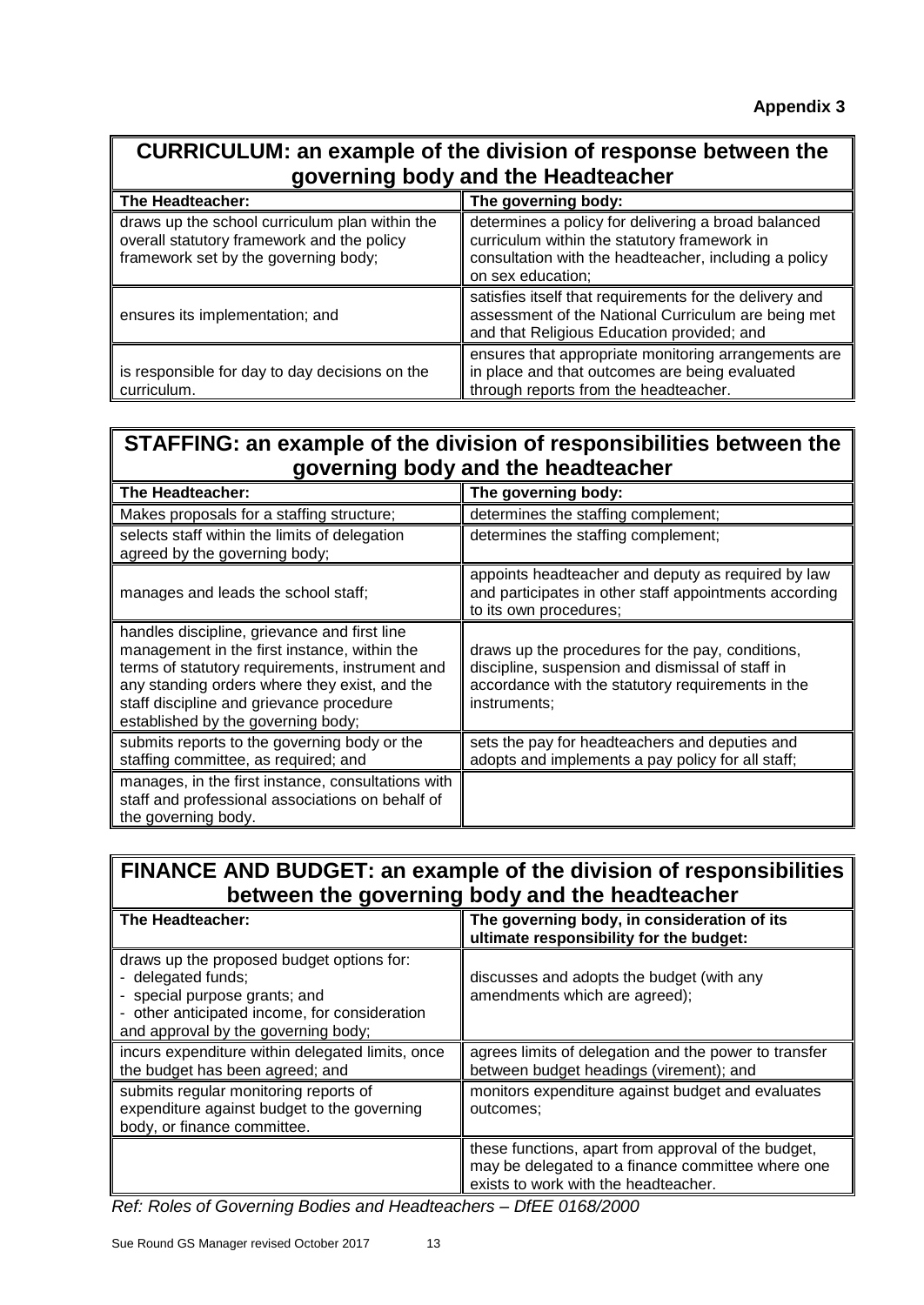## **Handling Complaints**

- 1. All complaints must be handled with care.
- 2. In drawing up policies and procedures for handling general complaints, the following principles should be considered:
	- the desirability of settling differences informally;
	- the need for more formal mechanisms for dealing fairly and effectively with complaints which have proved impossible to settle informally;
	- ensuring that parents, staff and governors know what the procedures are.
- 3. Governing bodies will **have adopted a policy** which guides them through the handling of complaints covering the following points:
	- It is helpful to make it clear to whom complaints should be made in the first instance. In most cases, this will be the headteacher. The chair of the governing body should be the first person to approach only in cases which could involve disciplinary or legal action against the headteacher.
	- Governors approached by a complainant should refer him or her to the headteacher or the chair as indicated above.
	- If discussions between the headteacher and the complainant prove fruitless, the complainant should be told of his or her right to make a formal complaint and how it can be made.
	- Formal complaints to the governing body should be made to the chair. If the complainant is not satisfied with the outcome, the matter is referred to the Complaints Committee. No governor can be accused of prejudice by ensuring that:
		- $\circ$  an individual governor does not deal with the complaint;
		- $\circ$  the complaint is quickly referred to the relevant committee;
		- $\circ$  the complaint is not reported to the whole governing body until it is resolved, and then not in detail;
		- $\circ$  all parties to the complaint are given a fair hearing;
		- $\circ$  the decision of the Complaints Committee is given in writing to the complainant.
	- Individual complaints should not be raised at full meetings of the governing body, unless the meeting is part of the complaints procedure.